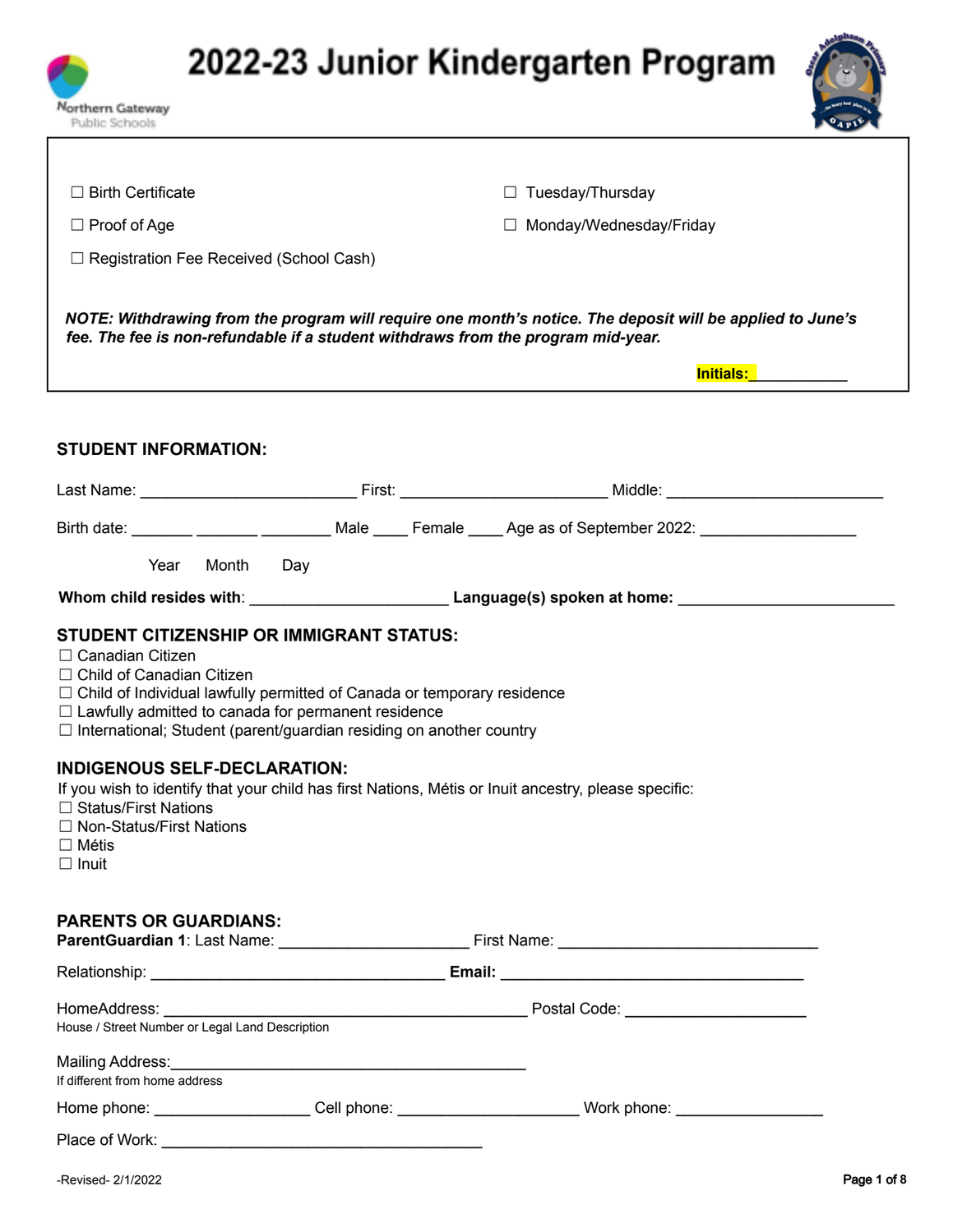

| House / Street Number or Legal Land Description                                                      |                           |  |  |
|------------------------------------------------------------------------------------------------------|---------------------------|--|--|
| If different from home address                                                                       |                           |  |  |
| Home phone: _______________________Cell phone: ______________________Work phone: ___________________ |                           |  |  |
| <b>SIBLINGS:</b>                                                                                     |                           |  |  |
|                                                                                                      |                           |  |  |
|                                                                                                      |                           |  |  |
|                                                                                                      |                           |  |  |
|                                                                                                      | Grade: Carrier Contractor |  |  |

#### **COMMUNICABLE DISEASE POLICY:**

The following criteria should be used to decide when a child is too ill to attend Junior Kindergarten. Your child should not attend if he/she has any of the following symptoms:

- Diarrhea
- Vomiting
- Cold
- Fever
- Rash
- Pink Eye (Conjunctivitis)
- Ear Infection, Sore Throat, Cough

If a child develops any of the above symptoms while at Junior Kindergarten, you or your emergency contact person will be notified to take the child home.

In the case of a communicable disease (measles, mumps, rubella etc.), or parasitic infestation, those infected may not attend Junior Kindergarten until a clearance from a Doctor or Health Unit is obtained. A child must be on antibiotics for at least 24 hours, and feeling well, to be able to attend Junior Kindergarten.

 $\mathcal{L}_\text{max} = \frac{1}{2} \sum_{i=1}^{n} \frac{1}{2} \sum_{i=1}^{n} \frac{1}{2} \sum_{i=1}^{n} \frac{1}{2} \sum_{i=1}^{n} \frac{1}{2} \sum_{i=1}^{n} \frac{1}{2} \sum_{i=1}^{n} \frac{1}{2} \sum_{i=1}^{n} \frac{1}{2} \sum_{i=1}^{n} \frac{1}{2} \sum_{i=1}^{n} \frac{1}{2} \sum_{i=1}^{n} \frac{1}{2} \sum_{i=1}^{n} \frac{1}{2} \sum_{i=1}^{n} \frac{1$ 

I, \_\_\_\_\_\_\_\_\_\_\_\_\_\_\_\_\_\_\_\_\_\_\_\_\_\_\_\_ (Printed Name of Parent or Guardian) have read and understand Oscar Adolphson's Junior Kindergarten Communicable Disease Policy.

(Signature of Child's Parent or Guardian) (Date)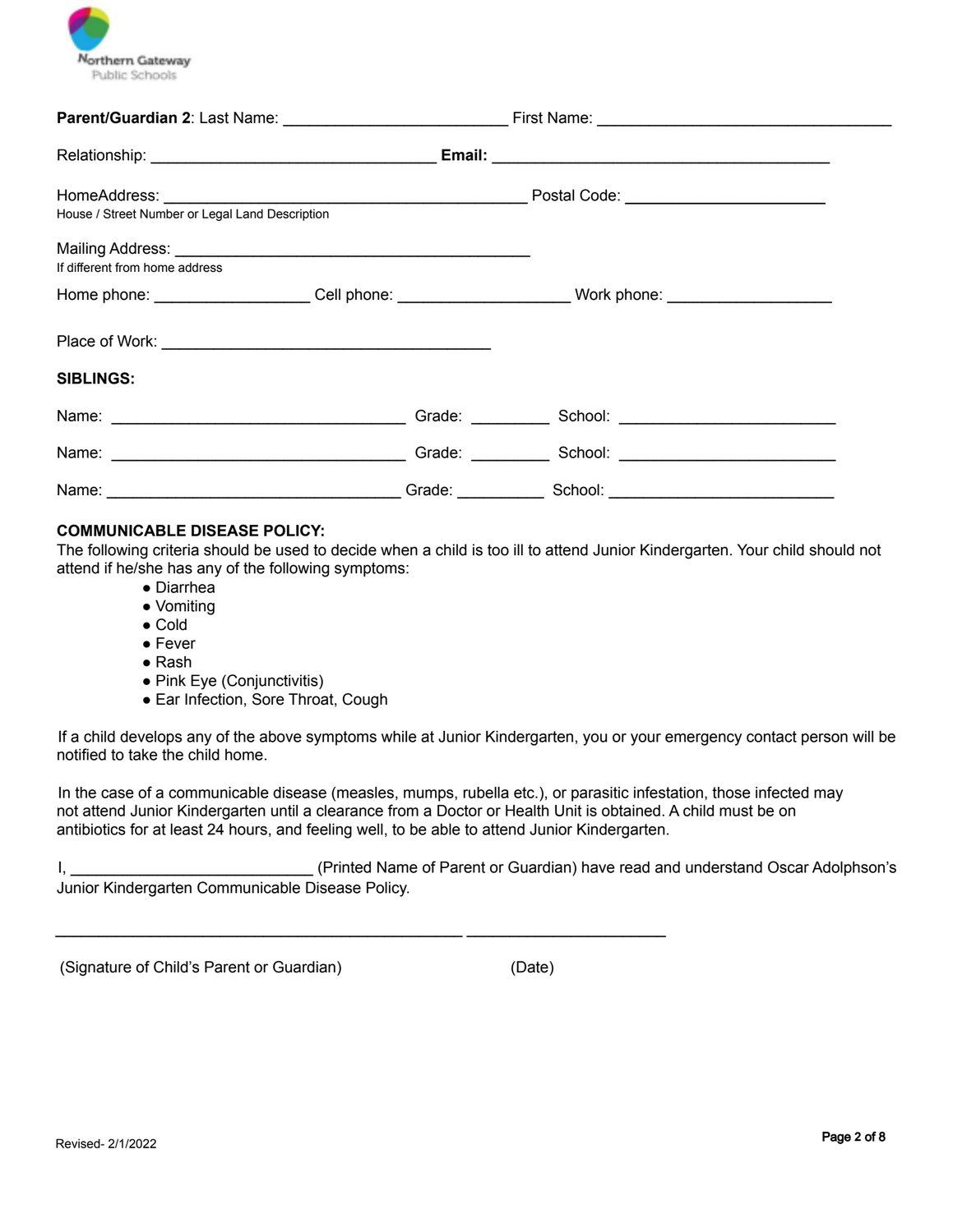

## **EMERGENCY CONTACTS (other than parents):**

|                                       | Cell Phone: __________________________Work Phone: ______________________________ |                                                                                                                     |
|---------------------------------------|----------------------------------------------------------------------------------|---------------------------------------------------------------------------------------------------------------------|
| <b>MEDICAL INFORMATION:</b>           |                                                                                  |                                                                                                                     |
|                                       |                                                                                  |                                                                                                                     |
|                                       |                                                                                  |                                                                                                                     |
|                                       |                                                                                  | Does your child have a medical condition, allergies (food or environmental), emotional or developmental challenges? |
| Does your child take any medications? |                                                                                  |                                                                                                                     |
|                                       |                                                                                  |                                                                                                                     |

### **TOILETING:**

Children must be toilet trained to participate in the Junior Kindergarten Program. If your child has special toileting needs,

please discuss with Administration prior to registering.

#### **CONSENT FOR EMERGENCY MEDICAL TREATMENT:**

 $\mathcal{L}_\text{max}$  , and the set of the set of the set of the set of the set of the set of the set of the set of the set of the set of the set of the set of the set of the set of the set of the set of the set of the set of the

In an emergency, my child may need medical or surgical treatment. If an emergency occurs, every reasonable effort will be made to contact the parent/guardan. If I cannot be reached, I give permission for emergency medical treatment of my child. Any expenses incurred for emergency medical treatment under this section will be my responsibility.

 $\mathcal{L}_\text{max} = \mathcal{L}_\text{max} = \mathcal{L}_\text{max} = \mathcal{L}_\text{max} = \mathcal{L}_\text{max} = \mathcal{L}_\text{max} = \mathcal{L}_\text{max} = \mathcal{L}_\text{max} = \mathcal{L}_\text{max} = \mathcal{L}_\text{max} = \mathcal{L}_\text{max} = \mathcal{L}_\text{max} = \mathcal{L}_\text{max} = \mathcal{L}_\text{max} = \mathcal{L}_\text{max} = \mathcal{L}_\text{max} = \mathcal{L}_\text{max} = \mathcal{L}_\text{max} = \mathcal{$ 

(Signature of Child's Parent or Guardian) Year Month Day

(Printed Name of Child's Parent or Guardian)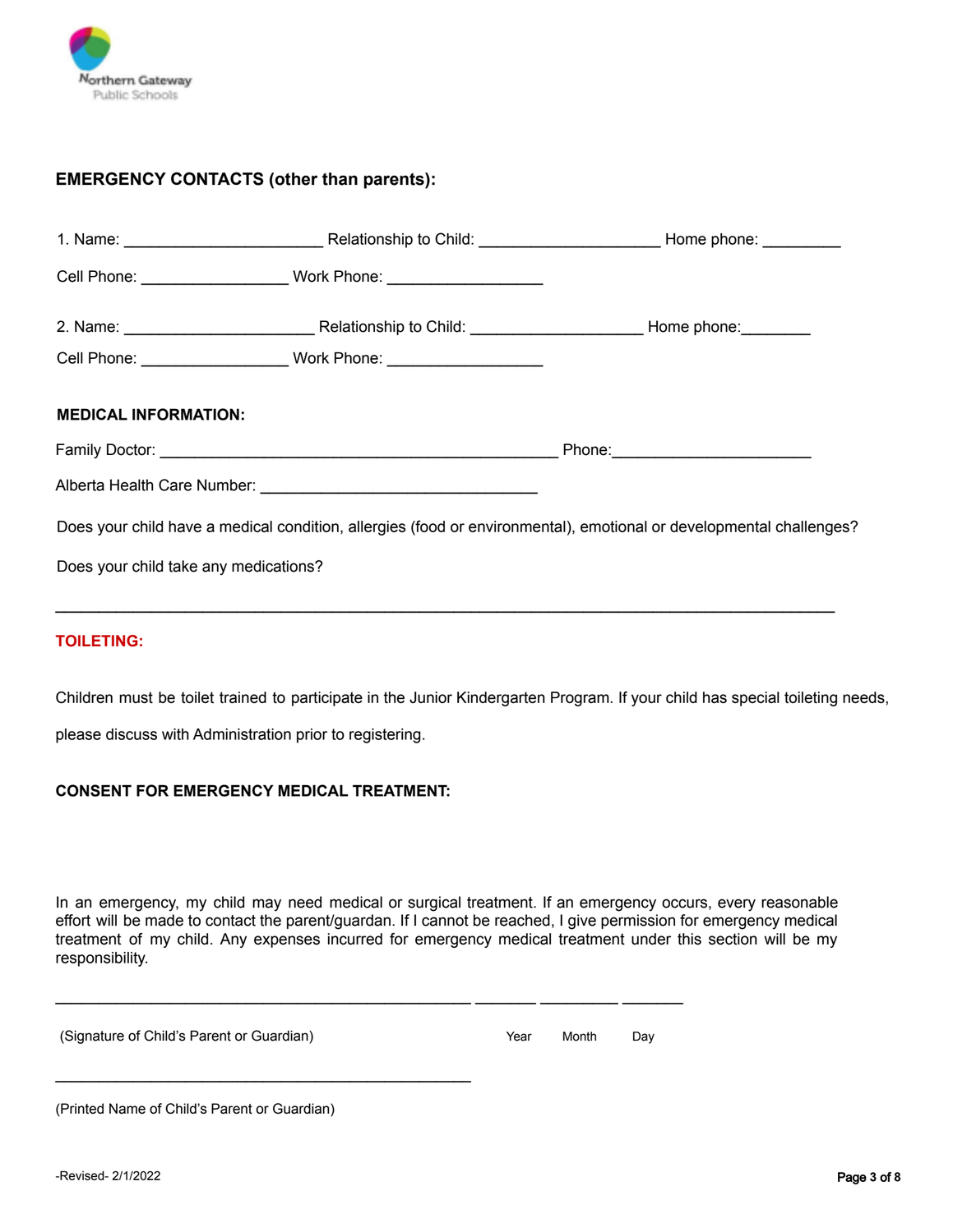

## **JUNIOR KINDERGARTEN DISCIPLINE POLICY:**

The goal of Junior Kindergarten is to teach the children to socialize in a positive manner. Fair and appropriate discipline will help them to learn self-control in expressing their emotions. Limits will be stated kindly, but firmly, and consequences for misbehavior will be fair, logical and realistic. Children will stay in the classroom where possible and inappropriate behavior will be redirected into more positive alternatives. Children who are unable to regulate will be removed from the situation and one on one attention will be provided until the child has gained control and can safely return to the classroom.

If, in the professional opinion of the teacher, a child's behavior disrupts the normal operation of the classroom, the teacher will contact the parents and may suggest that a childcare professional assess the child regarding suitability of that child to continue in the program.

Any disciplinary action will be reasonable in the circumstances. Staff will not deny or threaten to deny any basic necessity and will not use or permit the use of any form of physical restraint, confinement or isolation. Physical and verbal degradation or emotional deprivation will not be tolerated and will result in dismissal.

I, \_\_\_\_\_\_\_\_\_\_\_\_\_\_\_\_\_\_\_\_\_\_\_\_\_\_\_\_\_\_\_\_\_\_\_\_\_ (Printed Name of Parent or Guardian), have read and understand Oscar Adolphson Primary School's Junior Kindergarten discipline policy.

\_\_\_\_\_\_\_\_\_\_\_\_\_\_\_\_\_\_\_\_\_\_\_\_\_\_\_\_\_\_\_\_\_\_\_ \_\_\_\_\_\_\_\_\_\_\_\_\_\_\_\_\_\_\_\_\_\_\_\_\_\_\_\_\_\_\_\_\_

(Signature of Child's Parent or Guardian) (Date)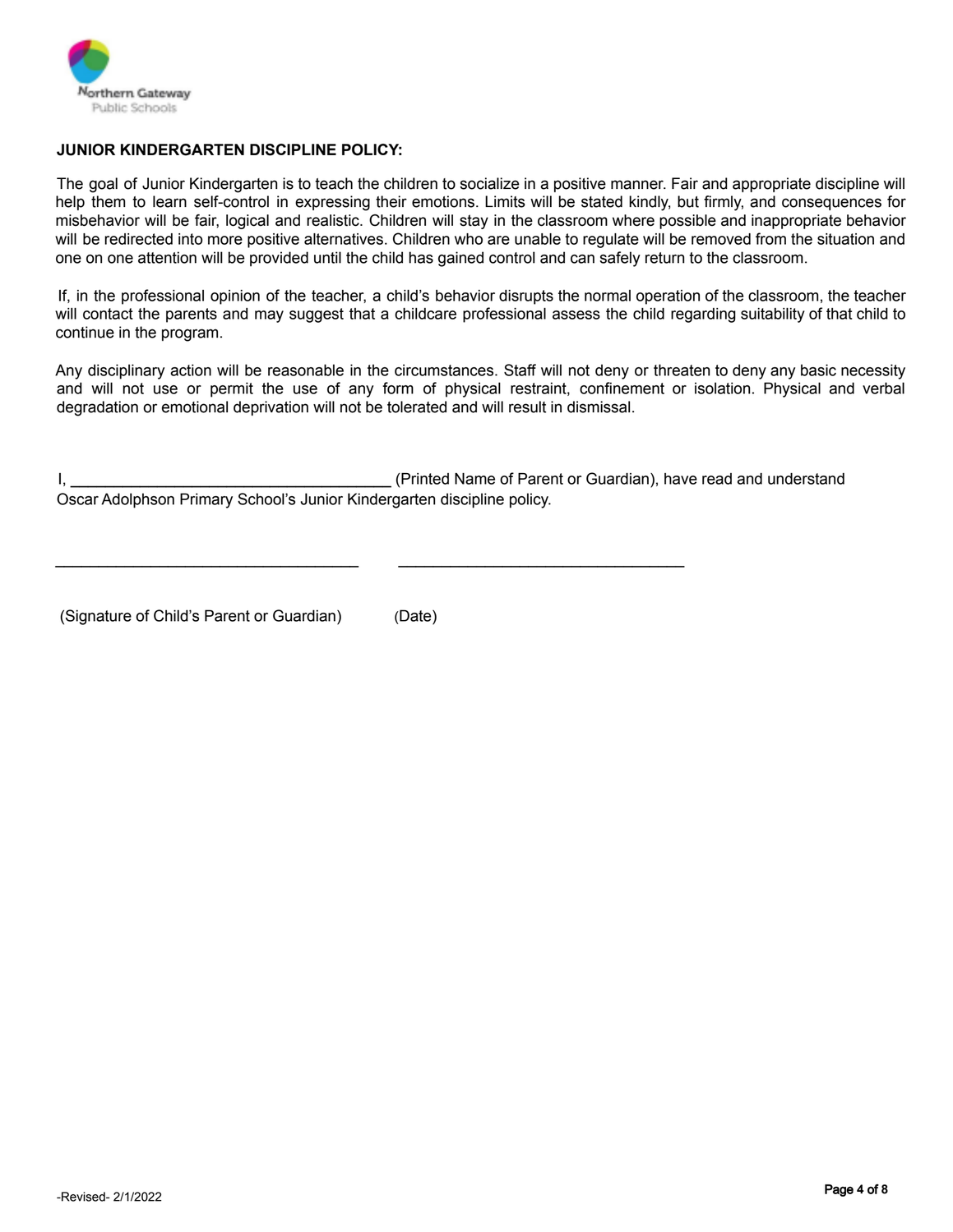

## **FOIP AND MEDIA CONSENT 2022-23**

PLEASE READ THIS INFORMATION BEFORE COMPLETING THE REGISTRATION FORM

**Parent/Guardian consent is NOT required for collection and use of personal information for educational programing purposes or for public events.** Northern Gateway Public Schools (NGPS) is collecting personal information about your son or daughter with the registration form. This personal information supports an educational program for your child and ensures a safe school environment for all students and staff.

Some of the ways the school or the division may use personal information are listed below. The Information and Privacy Commissioner's Office states that the division does NOT require written consent from you for situations including but not limited to:

#### • sharing information with Alberta Education

• using a student's name, related contact information, and telephone numbers to check on a student who is absent • using a student's name and/or photos/videos in the school calendar, newsletter, yearbook, or other internal publications • taking and using individual, class, team, club, or school photos/videos within the school community (e.g. school bulletin boards, newsletter, etc.) for internal school purposes (not for external purposes such as websites or brochures) • using a student's name on artwork or material to be displayed at the school or other division sites • using a student's name on lists such as honor roll, scholarship, or other awards within the school or division • using a student's name and academic information when the school wishes to apply for provincial and federal awards/scholarships on behalf of the student

• providing student information, including photos, for the issuance of transit/bus transportation passes and for other identification purposes (student phone numbers will be provided to bus drivers for transportation purposes)

Classrooms are not public places, and the school controls who has access to school property and students on school property. When schools invite spectators, family, friends, media, and the general public into the school, the event becomes a public event (e.g. school concert, cultural program, assembly, sporting competition, graduation, etc.). Anyone may take photographs/videos at public events and the school has no control over how these images may be used. The media are expected to proceed responsibly and cooperate with schools that have invited them to participate in school events. Pictures taken by school staff, at public events, may be used for school purposes. These photographs may be used for promotion of the school as part of the signed parental consent on the student registration form.

**Parental/Guardian consent IS required for posting personal information to external websites, access by media and inclusion in promotional materials. Consent can be revoked at any time by written notification provided to the school.** Your informed consent is required to use or collect personal information for any purpose other than educational programming and the safety of students and staff. Consent for the use of this personal information (e.g. name, photo, images, artwork, etc.) that is accessible to the general public is signed off on the student registration form. This consent is requested on a yearly basis.

Written consent is required to:

- use a student's name, photo, or video in external publications (e.g. website, social media, promotional brochure, etc.)
- use class, team, club, or school photos/videos that are taken within the school community on the school website or for promotional purposes (e.g. brochure, division newsletter, etc.)
- use a student's name on artwork/material to be displayed in the community
- allow a student to participate in media interviews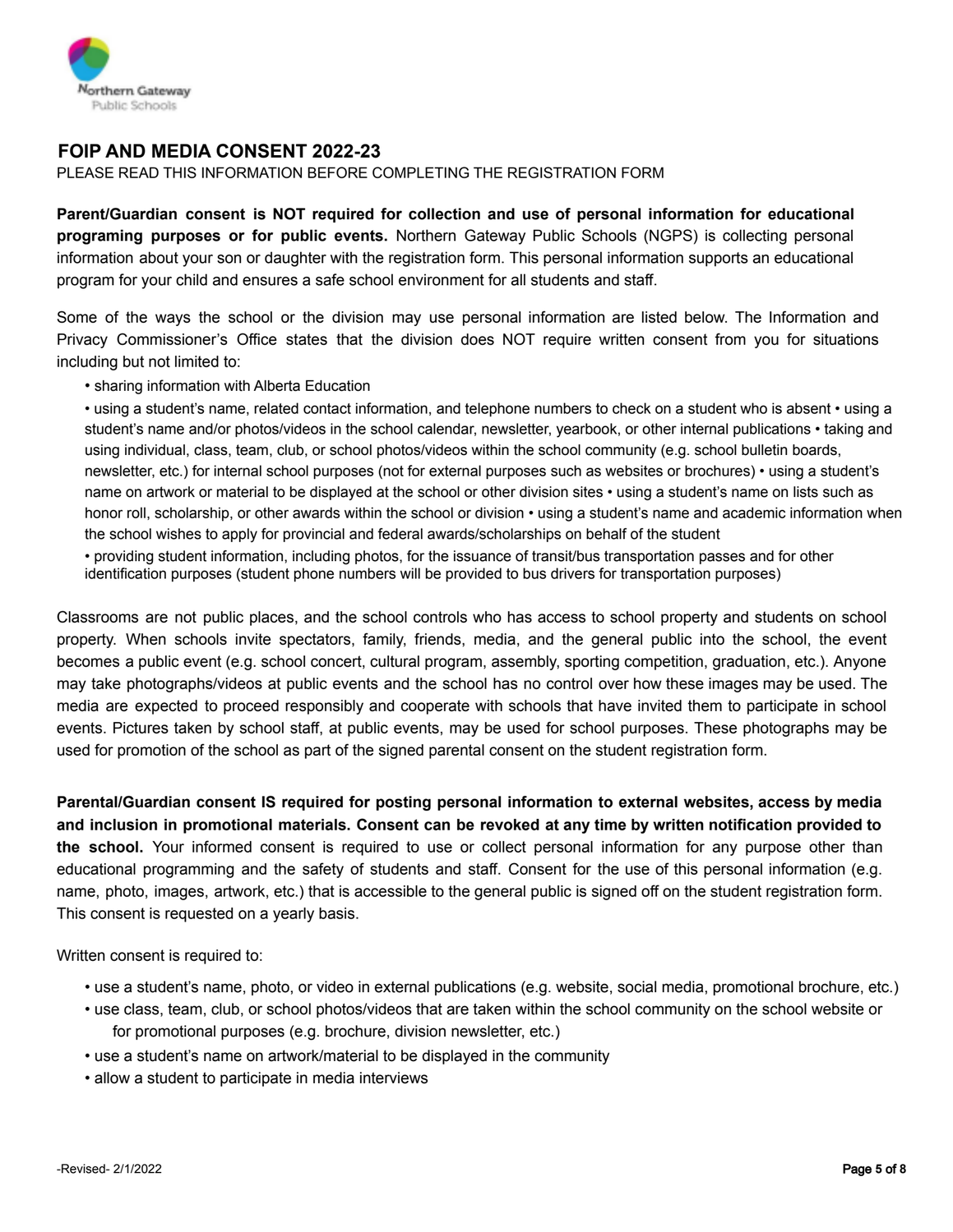

During the year, schools may request that parents sign specific consent forms not covered by the student registration form. If asked to sign a consent form, the form will indicate the following:

- the purpose of collection or use
- the consent is voluntary
- the consent may be revoked at any time
- the person to contact if you wish to revoke consent
- the period of time during which the consent remains valid

This record of consent must be retained for the period of time for which the consent is valid.

Schools may be contacted by the Communications Officer of NGPS or external media agencies (newspaper, radio, television) for access to students for quotes, photos, or interviews. These audio, visual, and/or video images may be published or aired in a variety of locations, including television, radio, newspapers, websites, social media, or division publications.

#### **DIGITAL CITIZENSHIP AND TECHNOLOGY USE:**

As a condition of using NGPS network resources, I understand that access to division information resources, including access to internet and cloud-based resources, is a privilege and agree to abide by Administrative Procedure 640 – Digital Citizenship and the regulations identified in the NGPS Digital Citizenship - Technology Use Agreement.

Please initial to indicate that you have read and understood the policies and regulations identified above.

Initials \_\_\_\_\_\_\_

### **USING AND DISCLOSING PERSONAL INFORMATION:**

NGPS recognizes that all procedures for the collection and storing of information by Division staff in the course of affairs and procedures regulating the release of information to other parties must follow provisions of the Freedom of Information and Protection of Privacy Act (FOIP). Access to information is guided by Administrative Procedure 564 - Freedom of Information and Privacy Protection. Further details can be found in the FOIP and Media Consent document.

Please initial to indicate that you have read and understood the policies and regulations identified above.

Initials\_\_\_\_\_\_\_

### **FAMILY CIRCUMSTANCES**

Are there family circumstances you wish to share with the school: (For example,custody agreements,

court orders, etc.)

\_\_\_\_\_\_ Yes

\_\_\_\_\_\_ No

If **yes**, please make an appointment with the principal.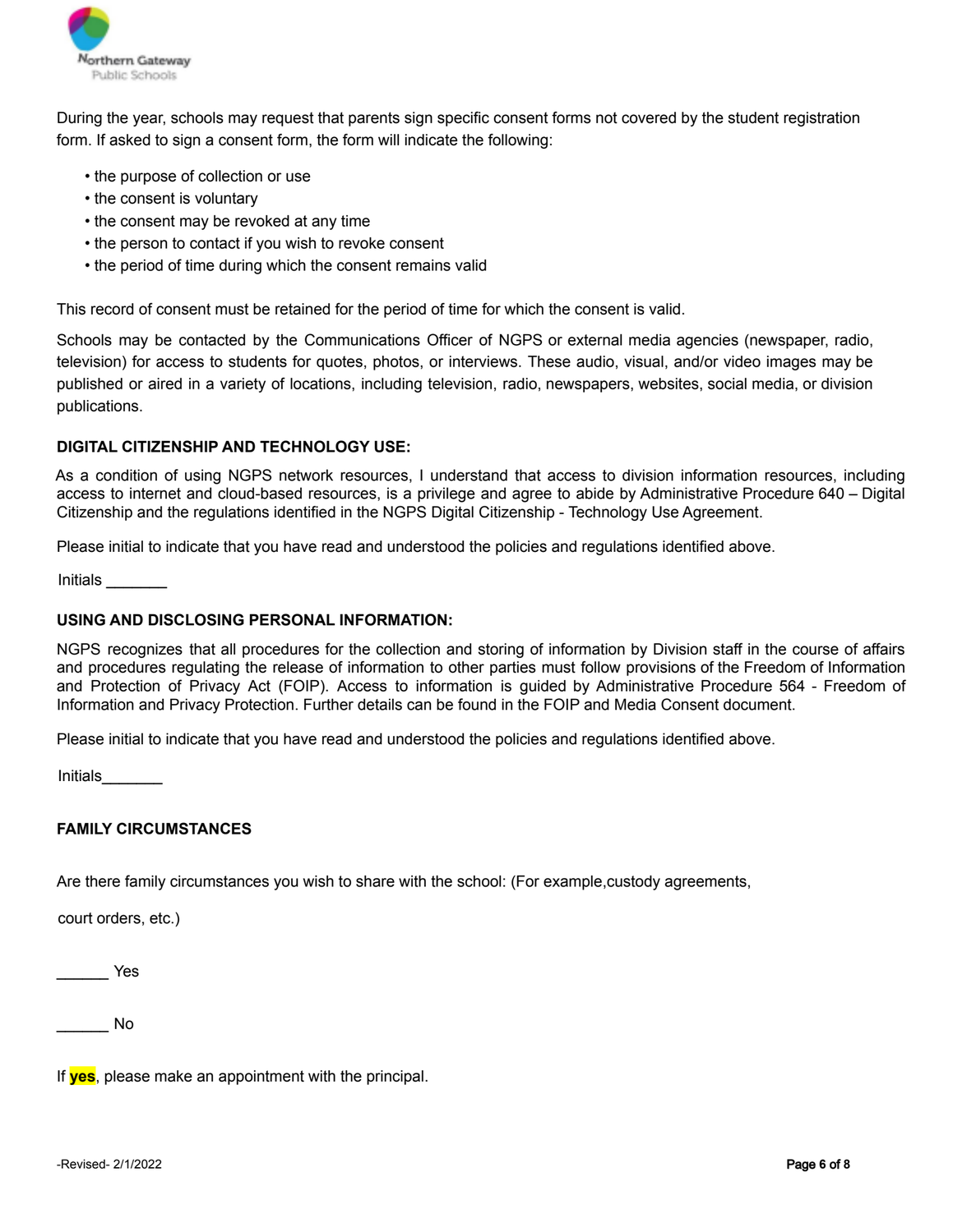

#### **CONSENT TO POST PERSONAL INFORMATION:**

NGPS requests consent to post personal information to external websites, social media, media publications, and promotional materials. Information regarding consent to post personal information can be found in the FOIP and Media Consent document. Please check all of the following that you agree to and initial below. Consent can be revoked at any time by written notification provided to your child's school.

- ☐ **Last Name**
- ☐ **First Name**
- ☐ **Grade**
- ☐ **Photograph**
- ☐ **Video**
- ☐ **Audio**
- ☐ **Award Recognition**
- ☐ **School Related Activities**

Please indicate that you have read and understood the policies and regulations identified above.

Initials \_\_\_\_\_\_\_\_\_\_

#### **MEDIA PARTICIPANT CONSENT:**

Information regarding media participation can be found in the FOIP and Media Consent document.

Please initial each of the following that you agree to. Consent can be revoked at any time by written notification provided to your child's school.

I hereby give NGPS permission to photograph, video tape, audio tape, and/or interview my child while he/she is under the supervision of NGPS.

Initials \_\_\_\_\_\_\_\_\_\_

I hereby give NGPS permission to use, publish, display, and copyright any work, written material, or creative work created or authored by my child through school activities. I understand that artwork, written material, or creative work may be used by NGPS media, and advertising or promotional materials. I understand that NGPS may make minor edits as deemed appropriate.

Initials \_\_\_\_\_\_\_\_\_\_

I hereby give NGPS permission to permit outside organizations to photograph, video tape, audio tape, and/or interview my child while he/she is under the supervision of NGPS. I understand that this means that a photograph(s), video(s), audio tape(s), interview(s), or likeness of my child may be collected, used, reproduced, and broadcast by an outside organization.

Initials \_\_\_\_\_\_\_\_\_\_